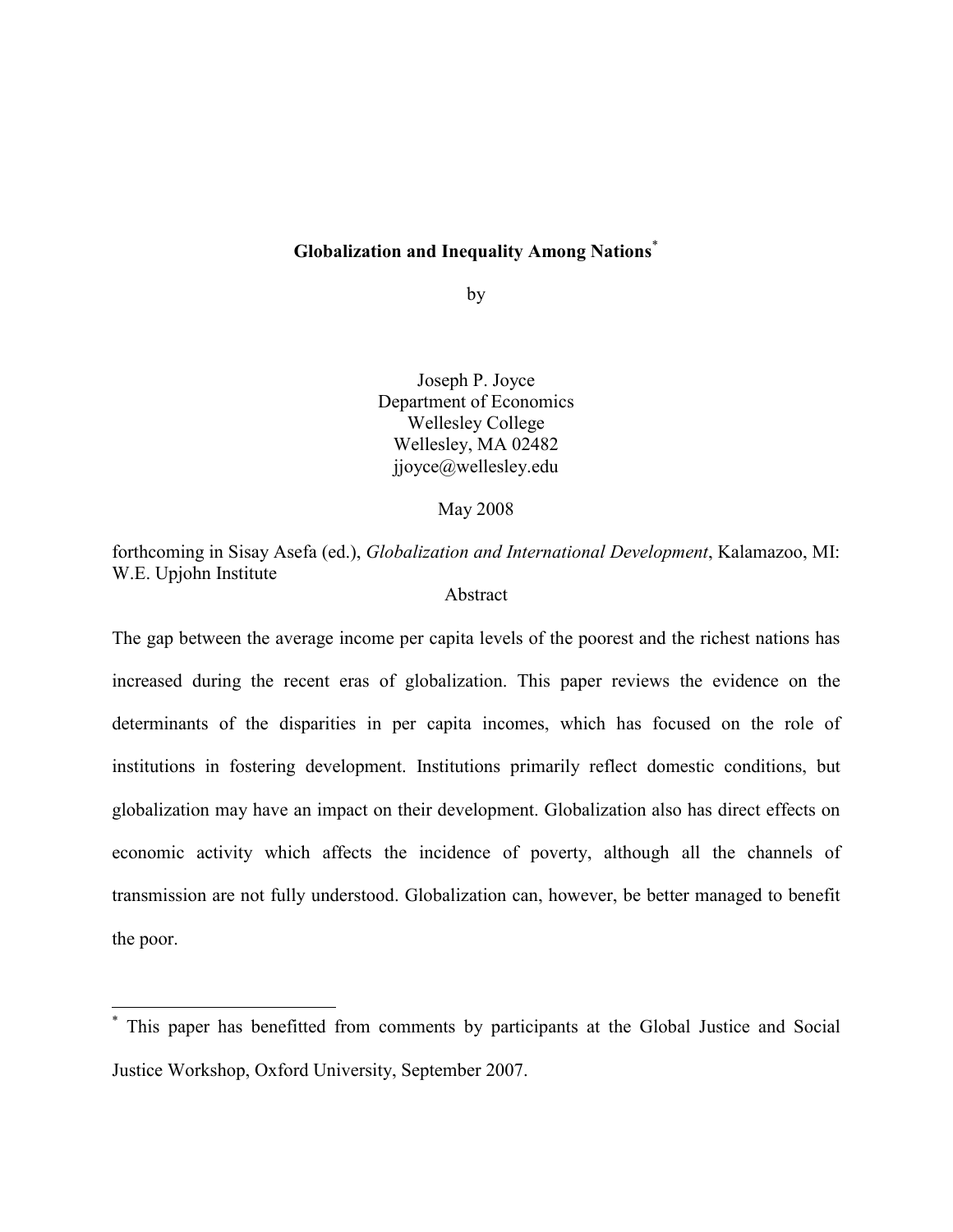#### Globalization and Inequality Among Nations

#### 1. Introduction

In 1870, at the beginning of the first modern era of globalization, the world's average per capita GDP was \$873 (see Table 1).<sup>1</sup> Average income in the richest nations—the U.S., Canada, Australia and New Zealand—was \$2,419, while income in the poorest—the African nations was \$500, a spread of 5:1. By 1950, at the start of the second era of globalization, income had risen to \$9,268 in the same upper-income group but only \$890 in the African nations, and the spread had risen to 13:1. By 2003, the corresponding income levels were \$28,039 and \$1,549, and the spread between the top and the bottom of the international distribution of income stood at 18:1.

These aggregate figures masked even greater disparities among countries. In 2006, the Democratic Republic of the Congo, a country with a population of approximately 57 million people, had a GDP per capita of \$649. That same year, France, with a population of 60 million, recorded per capita income per capita in 2000 dollars of \$28,877.<sup>2</sup> The ratio of the income of the average French citizen to a citizen of the African country was over 40 to 1.

 The disparity in global income has become the focus of much scrutiny, inquiry and debate. The questions that have been raised include: what are their causes of these disparities? Is inequality among nations a consequence of globalization? How should the upper-income countries respond?

Among those who have sought to answer these questions have been a number of noted philosophers, including Rawls (2001), Pogge (2002, 2005), Risse (2005a, 2005b, 2005c) and Nussbaum (2006). Rawls (2001), for example, in The Law of the Peoples (2001), wrote: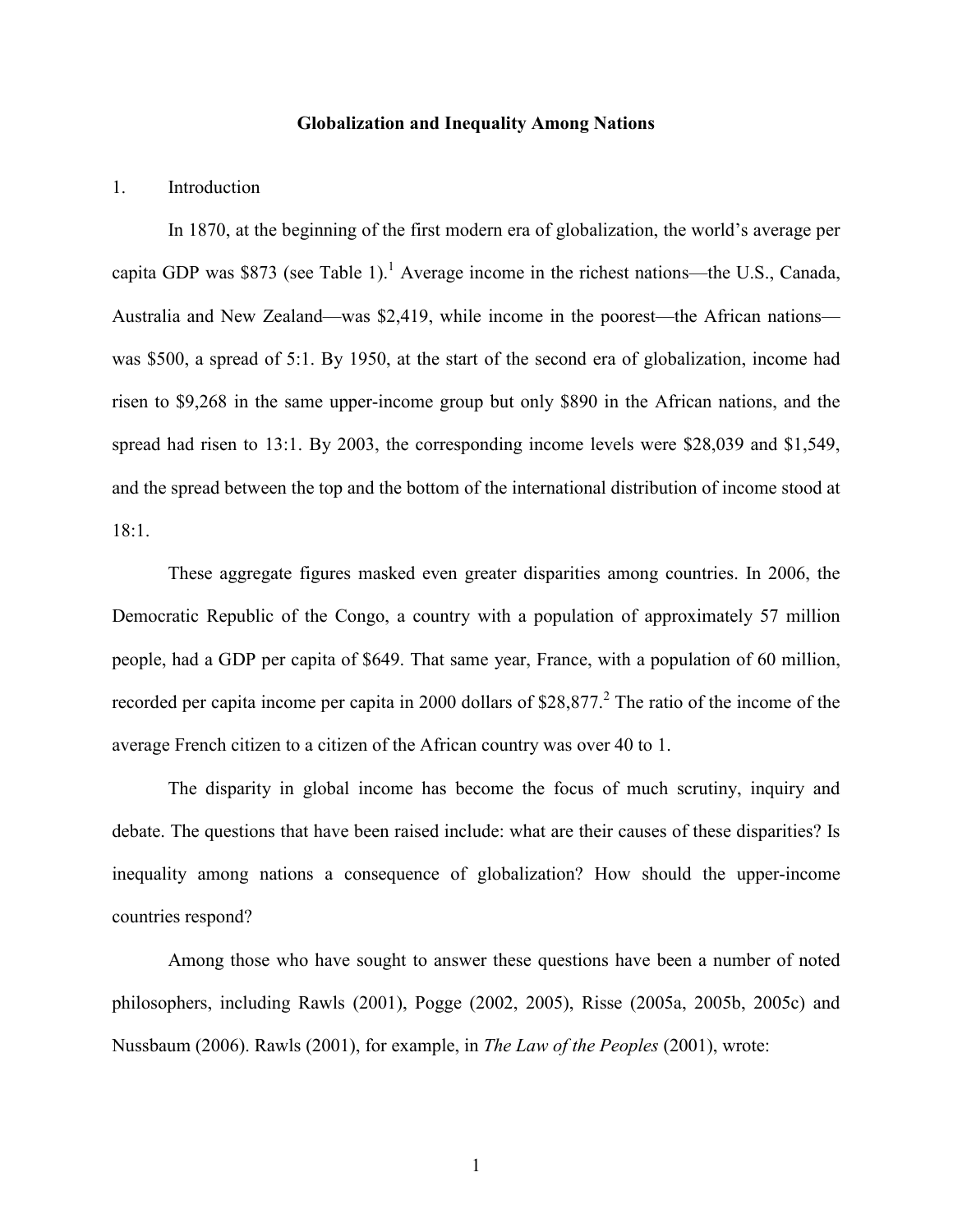…the causes of the wealth of a people and the forms it takes lie in their political culture and in the religious, philosophical, and moral traditions that support the basic structure of their political and social institutions, as well as in the industriousness and cooperative talents of its members, all supported by their political virtues.<sup>3</sup>

The "burdened societies" lack the ability to function at a level of economic activity which allows their citizens to secure the minimum levels of subsistence, shelter, health care, etc. Rawls (2001) contended that the "well-ordered" societies have a duty to assist these burdened nations. However, the duty is not a distributive one; rather, the goal of assistance is to help these nations manage their own affairs.

Nussbaum (2006) criticized Rawls for his assumption that states are equal in the global economy. She writes that to "…assume a rough equality between parties is to assume something so grossly false of the world as to make the resulting theory unable to address the world's most urgent problems..."<sup>4</sup> She states that we need to "....acknowledge the fact that the international economic system, and the activities of multinational corporations, creates severe, disproportionate burdens for poorer nations, which cannot solve their problems by wise internal policies alone."<sup>5</sup>

Economic analysis can not evaluate the philosophical merits of these different responses, but can shed some light on the reasons for the disparity across nations in income levels and the role of globalization in their propagation. A better understanding of the reasons for economic inequality can yield insights into the reasons why some nations prosper over time but others do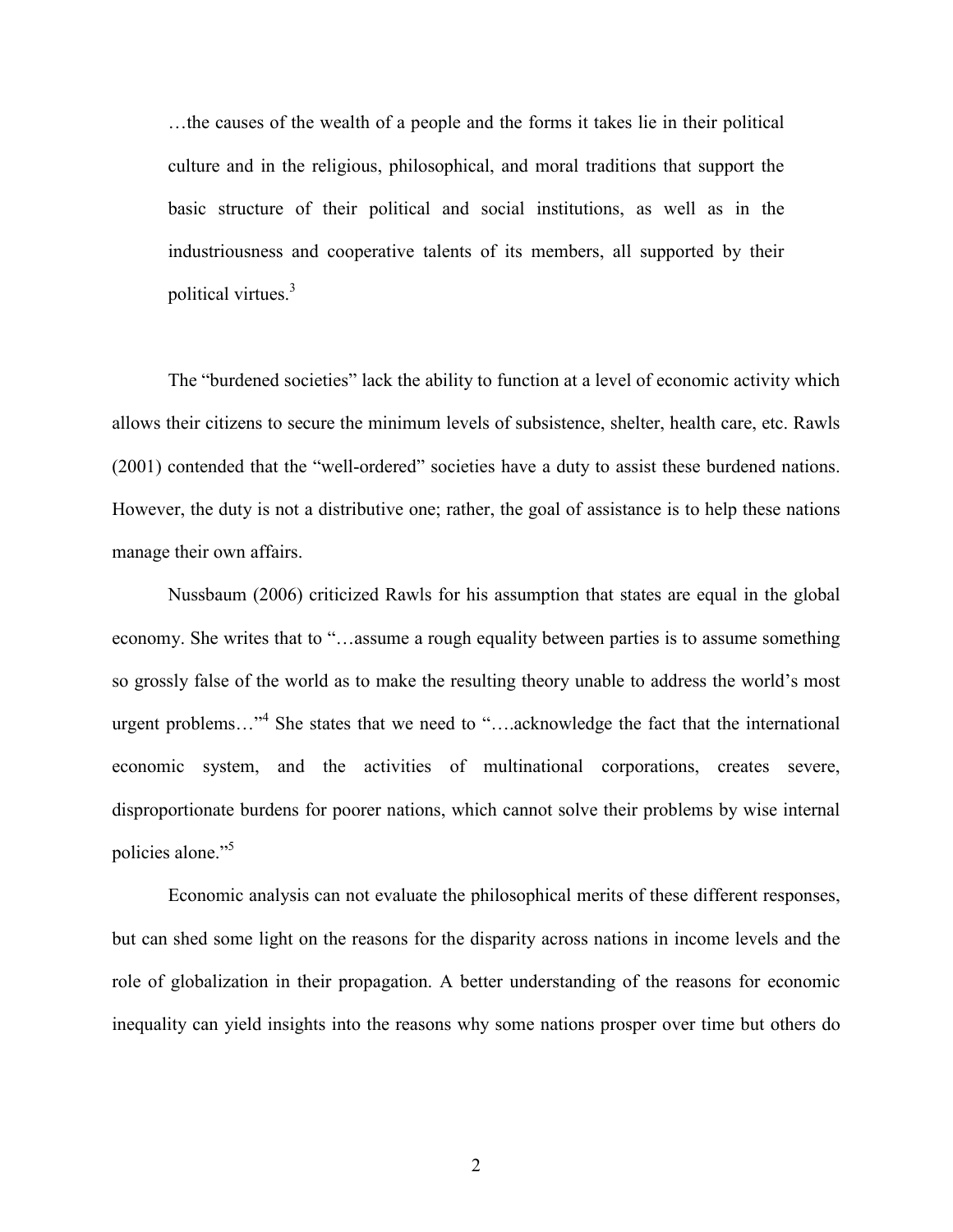not, and what can be done about this disparity. This paper reviews recent studies that have sought to clarifythese issues.

Section 2 of this paper offers a survey of the different explanations which have been offered to explain the disparity in global income and the results of empirical analyses that have sought to distinguish among them. Section 3 summarizes the research on the development of institutions, and Section 4 addresses the issue of how globalization affects the poor. Section 5 offers some suggestions on how globalization can be managed to provide more opportunities for the poorest nations.

## 2. Sources of Inequality

Inequality has long been a characteristic of the world economy. The differences in the levels of income per capita reflect variations in the growth of income in different regions, and these rates have also varied over time (see Table 2). The growth of per capita GDP in Western Europe, for example, rose to 1.33% during the first era of globalization, 1870 to 1913, and then fell to 0.76% during the time of the two world wars and the intervening period. But it rose fivefold to 4.05% when globalization regained its momentum after 1950, before falling to 1.87% after 1973. Growth per capita in Asia rose from 0.08% during the wartime period to 3.87% from 1950 to 1973 and 3.21% in the more recent era. Between 1950 and 2003, Asia's share of world GDP more than doubled from 18.6% in 1950 to 40.5% in 2003 (see Table 3).

The sources of economic growth have become the subject of much theoretical and empirical analysis in recent decades.<sup>6</sup> Economists have sought to look beyond the short-term fluctuations of the business cycle to identify the determinants of a country's productive capacity. Barro (1997), in a summary of the work that he and others have done on this topic, includes the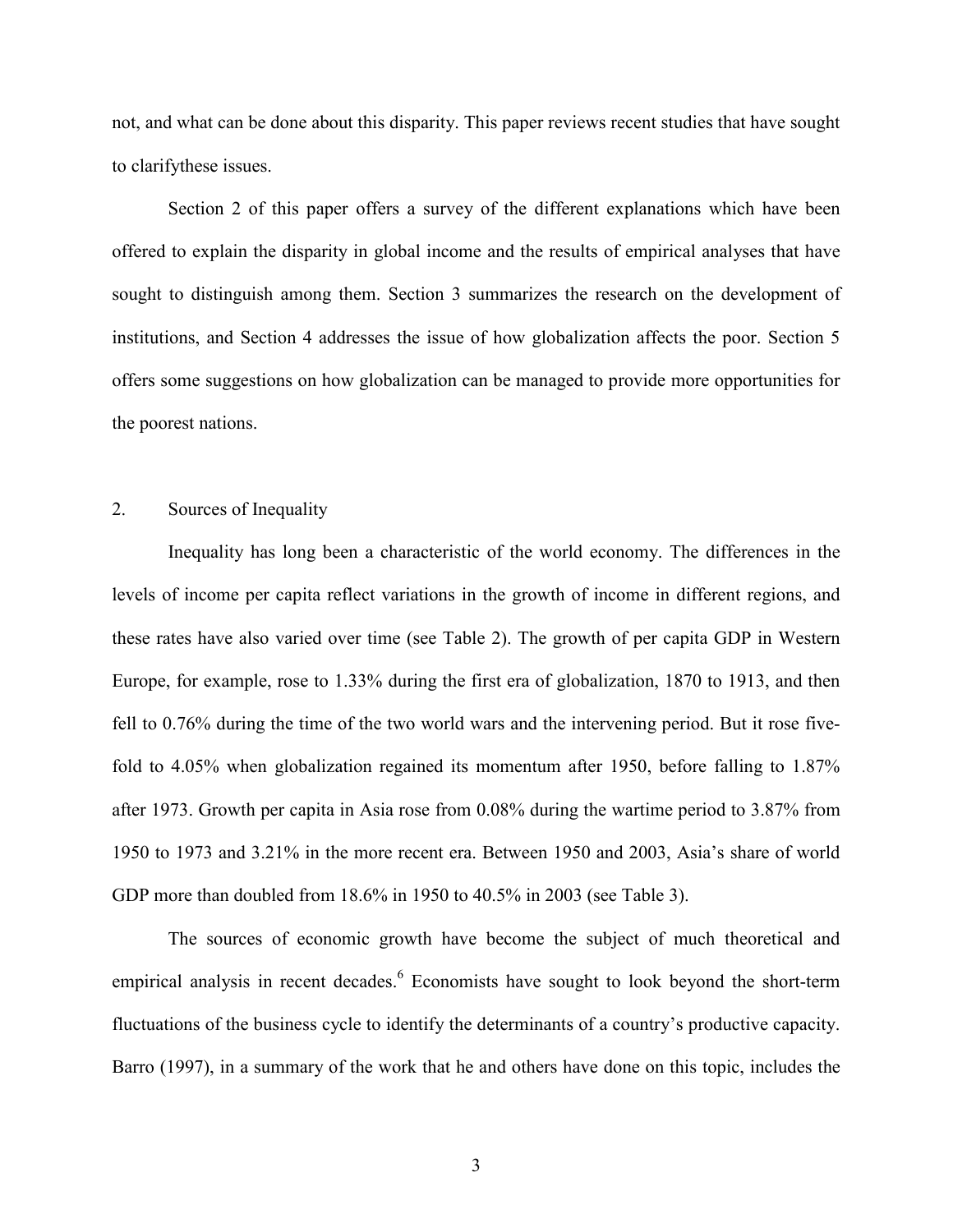initial level of per capita income, increased schooling, and changes in the terms of trade among the determinants of the growth of real per capita income. Theoretical studies have focused on the role of technological innovation in sustaining growth over time. The role of the financial sector in fostering development has also been the subject of much analysis.<sup>7</sup>

More recently, economists have attempted to uncover the "deeper" determinants of economic growth which exercise their influence over long periods of time (see Table 4). Among the factors which have been identified as possible fundamental factors are:

- Geography (Mellinger, Sachs and Gallup 2000, Sachs 2001). Many of the poorest countries are located near the equator. Countries in the tropic regions generally possess less fertile soil, unstable water supplies, a larger incidence of diseases and other adverse conditions which impede their development. In addition, those countries which are landlocked face higher transportation costs and less access to foreign goods and ideas.
- Economic Openness (Sachs and Warner 1995, Frankel and Romer 1999). Economies that are integrated with the world economy are open to technological advances, have the opportunity to specialize in the production of goods and can take advantage of economies of scale. Many of the fastest-growing East Asian economies have used international trade to accelerate their growth.
- Institutions (North 1990, Knack and Keefer 1995). Institutions are the rules and practices, both formal and informal, which govern behavior. The institutions which promote property rights and an effective legal system encourage innovation by its inhabitants. The quality of governance provides an assurance of stability.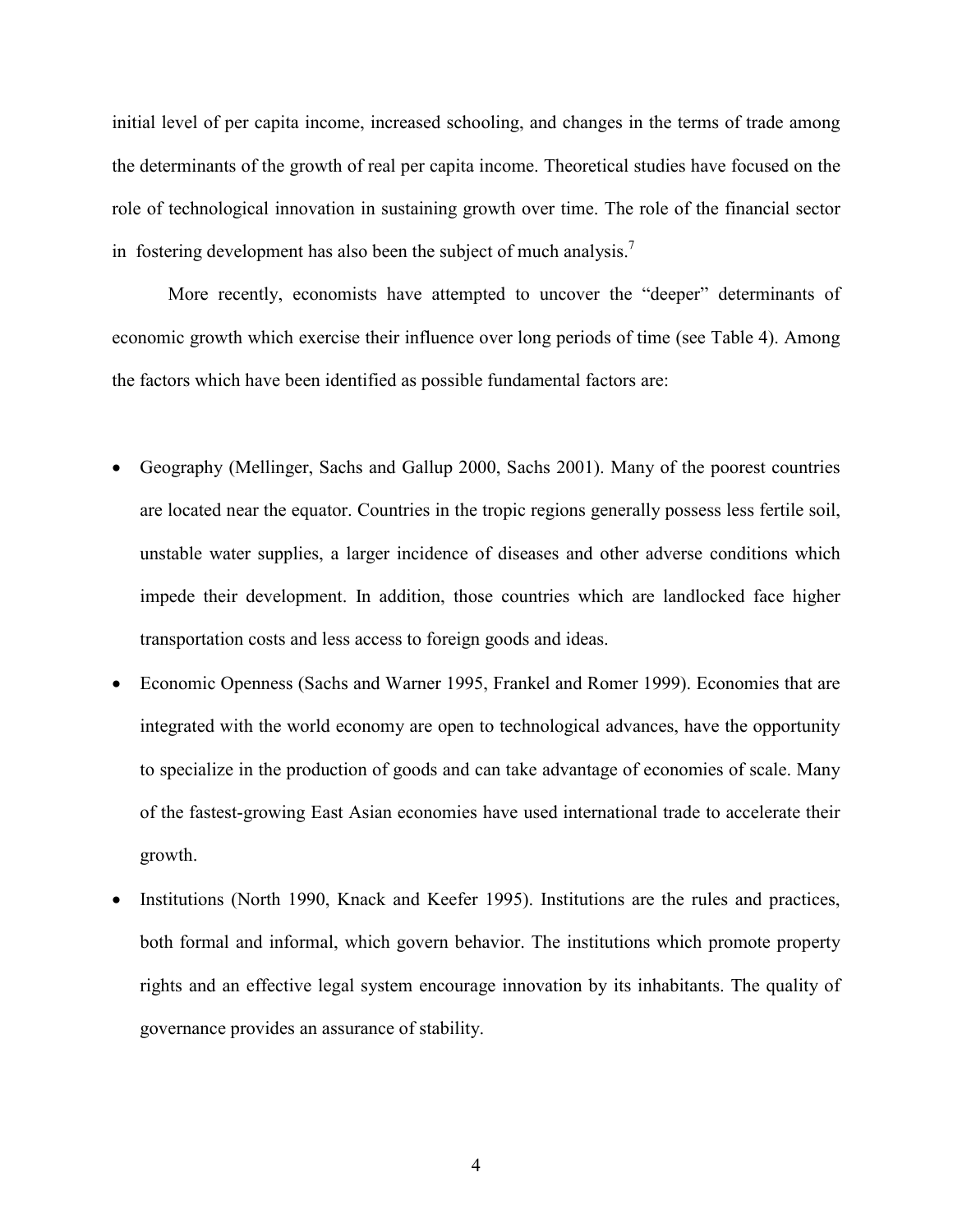Empirical researchers have sought to distinguish the relative importance of these factors in the determination and variation of income over time. This task is complicated by their interrelationships: geography, for example, can affect a country's integration with the global economy and the evolution of its institutions. There can also be feedback between economic openness and the development of institutions. In order to isolate the effect of the different proposed determinants, economists look for instrumental variables that are exogenously correlated with economic integration or institutions, but not the other possible determinants of income, to test their relationships with output.

Acemoglu, Johnson and Robinson (2001), for example, used the mortality rates of European settlers in their colonies to explain the variation in institutions. They reasoned that colonies which were located in areas with high disease rates were more likely to be "extractive states" where the colonizers sought to obtain natural resources with little development of supportive institutions. Colonies with better health conditions, however, were more likely to be settled by Europeans who sought to replicate the institutions they had left behind. These early conditions influenced the evolution of institutions after the colonies achieved independence. Using this identification strategy, they examined the determinants of per capita GDP in 1995 in 64 countries, and reported that institutional development had a positive and statistically significant impact: countries with better institutions had higher income levels. Geography and health conditions, on the other hand, were not significant.

Similarly, Easterly and Levine (2003) undertook tests of the determinants of per capita GDP in 72 countries using variables such as settler mortality rates to explain institutional development. They reported evidence in favor of the hypothesis that institutions play a direct causal role in the determination of real per capita output. They also found that geographical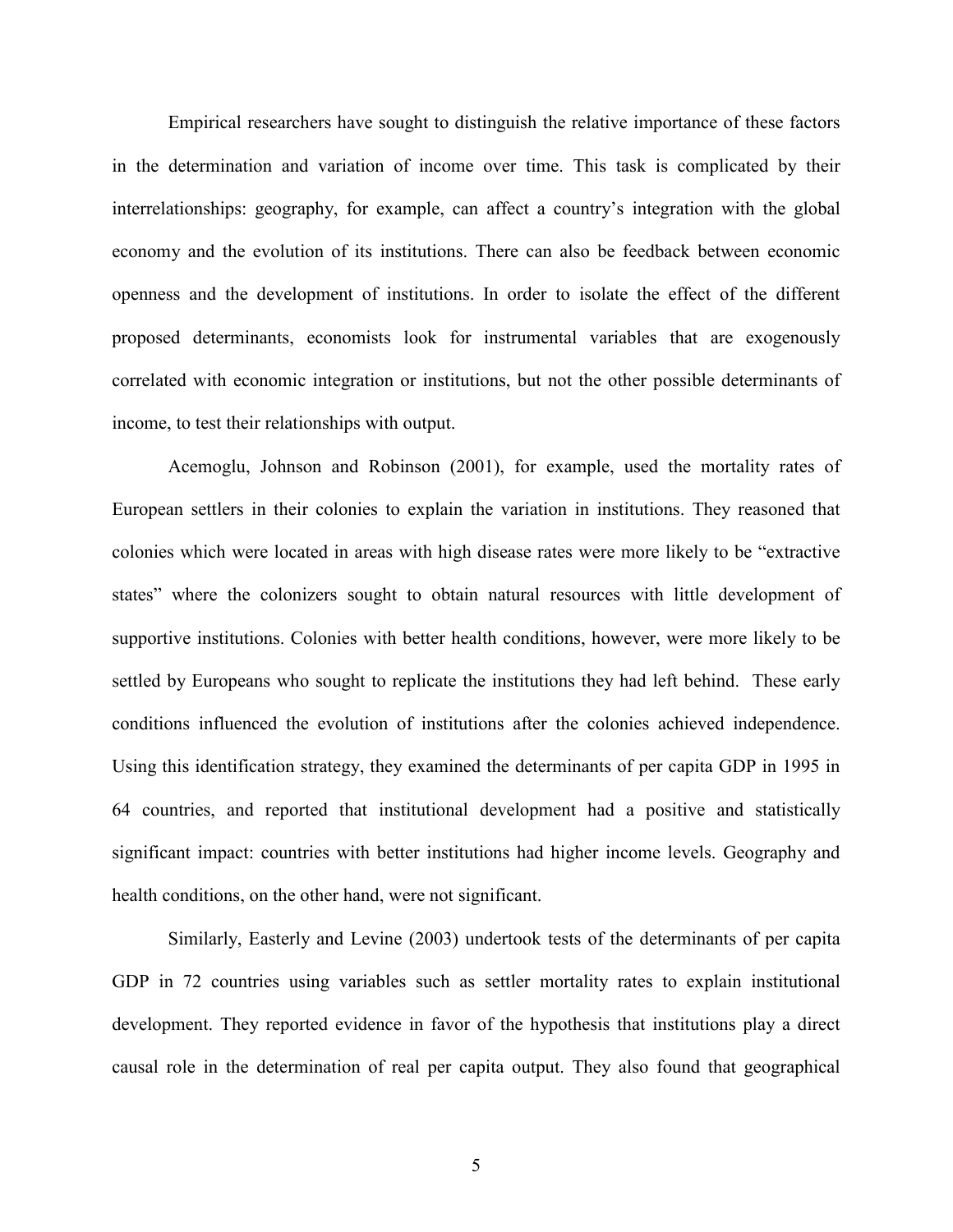factors only influence growth indirectly through their impact on institutions. In a third paper, Rodrik, Subramanian and Trebbi (2004) reported that the quality of institutions "trumps" the other possible determinants of income, including openness and integration.

While no consensus ever remains unchallenged, these studies produce consistent results. The World Bank (2005) has summarized the findings of this body of research:

Recent econometric and case studies have shown that even when controlling for historical endogeneity, institutions remain "deep" causal factors, while openness and geography operate at best through them.<sup>8</sup>

### 3. Institutional Development

The econometric evidence, therefore, indicates that differences in institutional development account for the dispersion in global income. Rodrik, Subramanian and Trebbi (2004), however, caution that their results have limited practical guidance for those who wish to promote growth through improving the quality of institutions. They claim that:

…there is growing evidence that desirable institutional arrangements have a large element of context specificity, arising from differences in historical trajectories, geography, political economy, or other initial conditions.<sup>9</sup>

 In a survey of the research done on institutional development, Shirley (2005) summarizes the explanations that have been advanced for underdeveloped institutions as: colonial heritages plus resources which could be exploited by colonizers who designed institutions to appropriate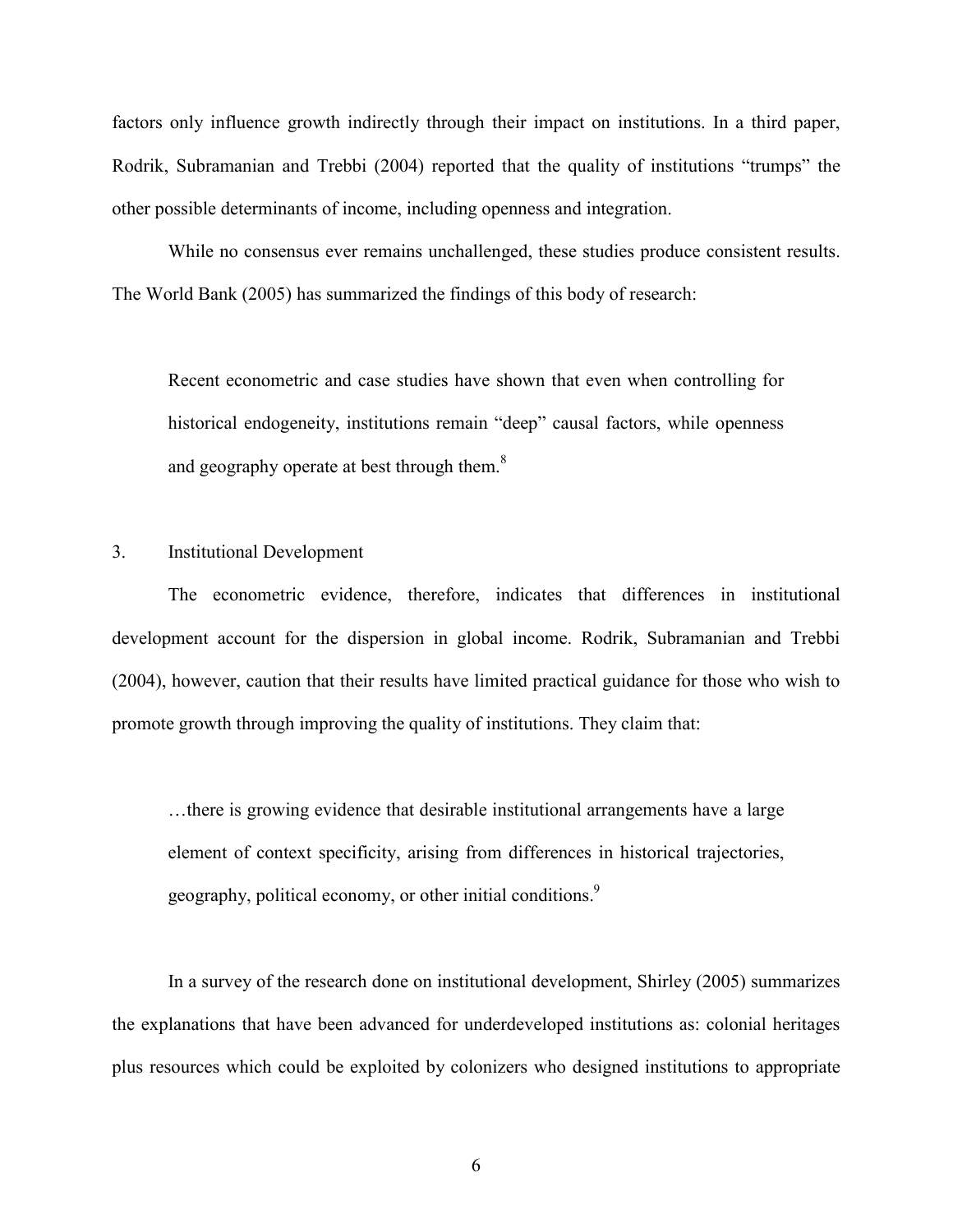these resources; a lack of political competition which would have placed constraints on political powers; and beliefs and norms that were not hospitable to the formation of institutions.<sup>10</sup> The proximate historical causes of institutional development, on the other hand, are greater equality combined with sufficient political competition to limit the ability of rulers to expropriate, combined with long periods of time. $11$ 

 Shirley (2005) also supports Rodrik, Subramanian and Trebbi (2004)'s point that the development of institutions depends on domestic conditions. She cites several examples where the transfer of existing institutions from one country to another failed to take root, including the experience of Latin American countries with the U.S. constitution and the record of the transition economies with U.S. and European bankruptcy laws and commercial codes. She cites the need for what Levy and Spiller (1994) called a "goodness of fit" between specific institutional changes and a country's overall environment.

Outside agents, such as the intergovernmental organizations, have become aware of the need for good institutions for progress to be made in fostering growth and alleviating poverty. The World Bank undertakes extensive research on this topic and maintains data bases on the quality of governance and institutions. The World Bank's World Development Report 2002, for example, was subtitled *Building Institutions for Markets*. But Shirley (2005) is pessimistic about the ability of foreign organizations to induce institutional improvement, since most institutional changes take place over longer time frames than the horizon of aid projects. Honda (2008) studied the impact of IMF programs on economic governance and found no evidence of a significant impact for nonconcessional lending. Only the IMF's concessional lending to the poorest countries had a significant impact on improving the rule of law and the control of corruption.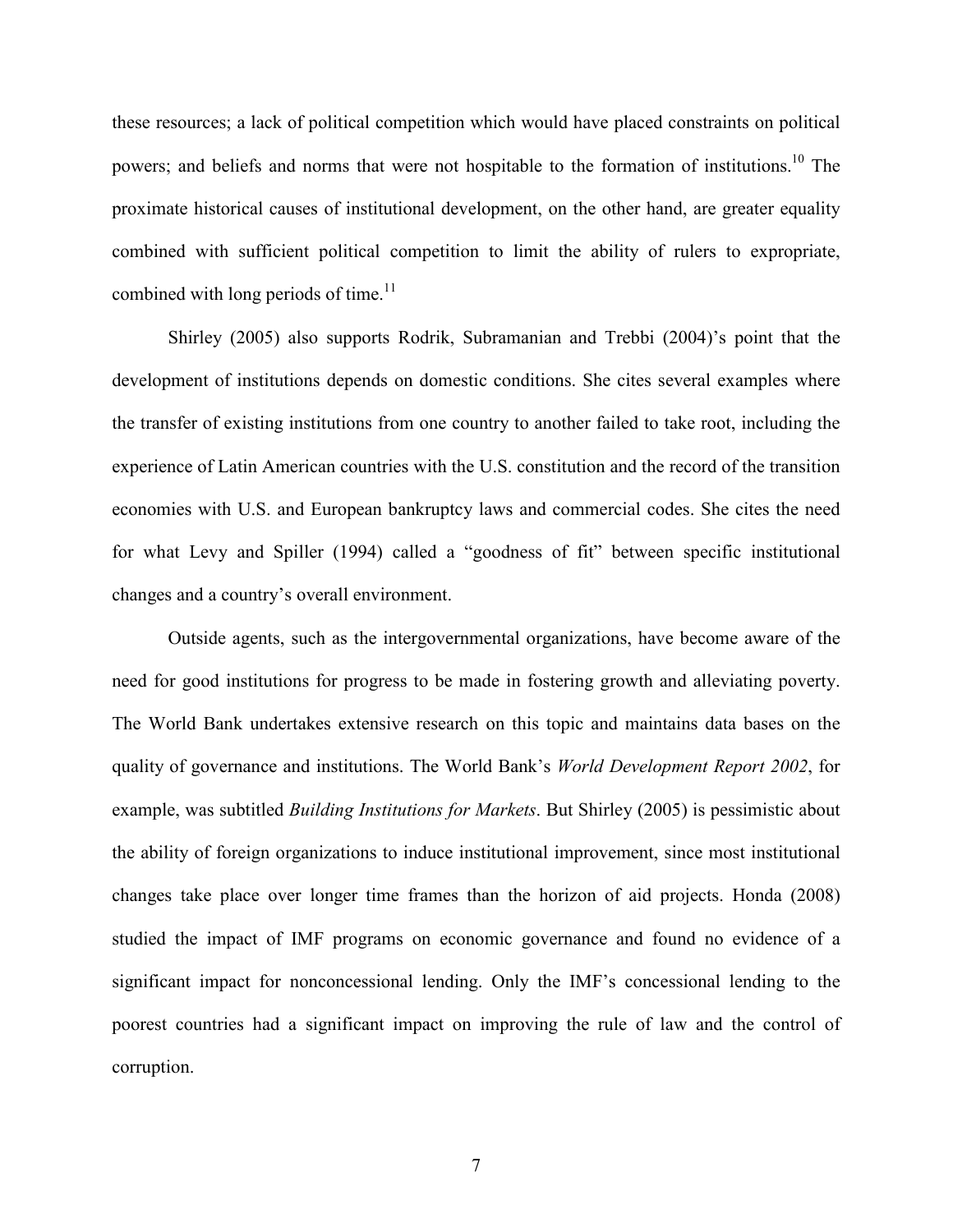Another cautionary note comes from the literature on the impact of foreign aid on governance and development. Knack (2001) reported that higher aid levels had a negative impact on the quality of governance. Easterly (2006) has written extensively about the failures of foreign-financed development projects to improve economic performance in the countries when they have taken place. Burnside and Dollar (2000) seemed to have found a solution when they reported evidence that aid was effective if the recipient countries had implemented good macroeconomic and trade policies. But Easterly, Levine and Roodman (2004) found that those results were not robust to the addition of new countries and observations to the original data set.

However, there may be long-term links between globalization and governance over time. Wei (2000), for example, looked at the impact of what he termed "natural openness," i.e., the level of trade openness that a country should have based on its size, geographic location and linguistic characteristics. He found that there is a negative and significant linkage between natural openness and the prevalence of corruption, as measured by Business International and Transparency International corruption indexes. Wei attributed this linkage to decisions by more open economies to promote good governance and minimize corruption in order to advance their trade with other countries. He suggested that the process of globalization would provide similar incentives to other economies.

Bonaglia, de Macedo and Bussolo (2001) also examined the impact of openness (imports/GDP) on corruption, as measured by the Transparency International and the International Country Risk Guide, and found that countries with a higher degree of openness record lower levels of corruption. They caution, however, that reducing trade barriers may not bring an immediate reduction in corruption, and that domestic policies may be more important in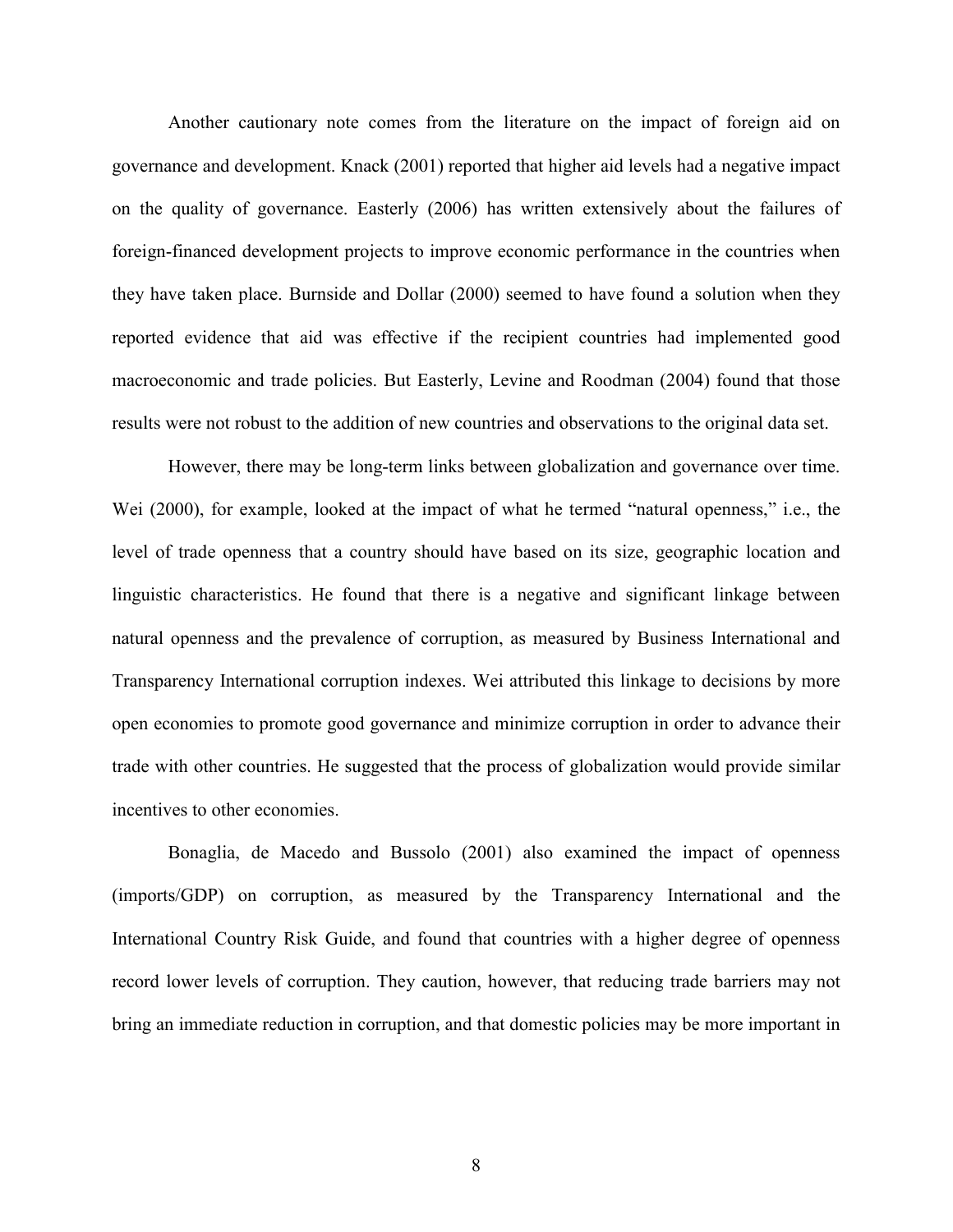short-run. Similarly, Al-Marhubi (2004) found that countries which are more open have better governance.

The IMF (2005) in an analysis of the determinants of institutional transitions found that trade openness is associated with a greater likelihood of improved institutions. The authors attributed this to less corruption in the export sector and the reduction of the ability of domestic producers to sustain monopolistic rents which could be used to influence governments. They also found that transitions are more likely to occur when they also take place in neighboring countries.

But international trade can also have negative effects on the development of good institutions. Pogge (2002, 2005) points out that the sale of natural resources can support dictatorial regimes. First, the existence of such resources is an incentive for civil strife, as the winner can take control of state-owned properties, including publicly-owned resources. Second, the revenues received by an unrepresentative government allow it remain in power, even in the face of dissent.

Saudi Arabia, for example, received scores of 7 and 6 on the Freedom House 2007 ratings for political rights and civil liberties, where the ratings range from 1 (highest degree of freedom) to 7 (lowest).<sup>12</sup> The government's ability to remain in power rests in part on its oil revenues which it uses to distribute services to the population. The dependence of energy consumers in the upper-income countries on foreign oil contributes to the Saudi government's survival.

 Globalization in earlier eras may have played a role in how institutions evolved in those countries which were colonies. The maps of modern Africa and other areas were drawn by their former colonial powers when they exited. These national lines often ignored domestic ethnic

9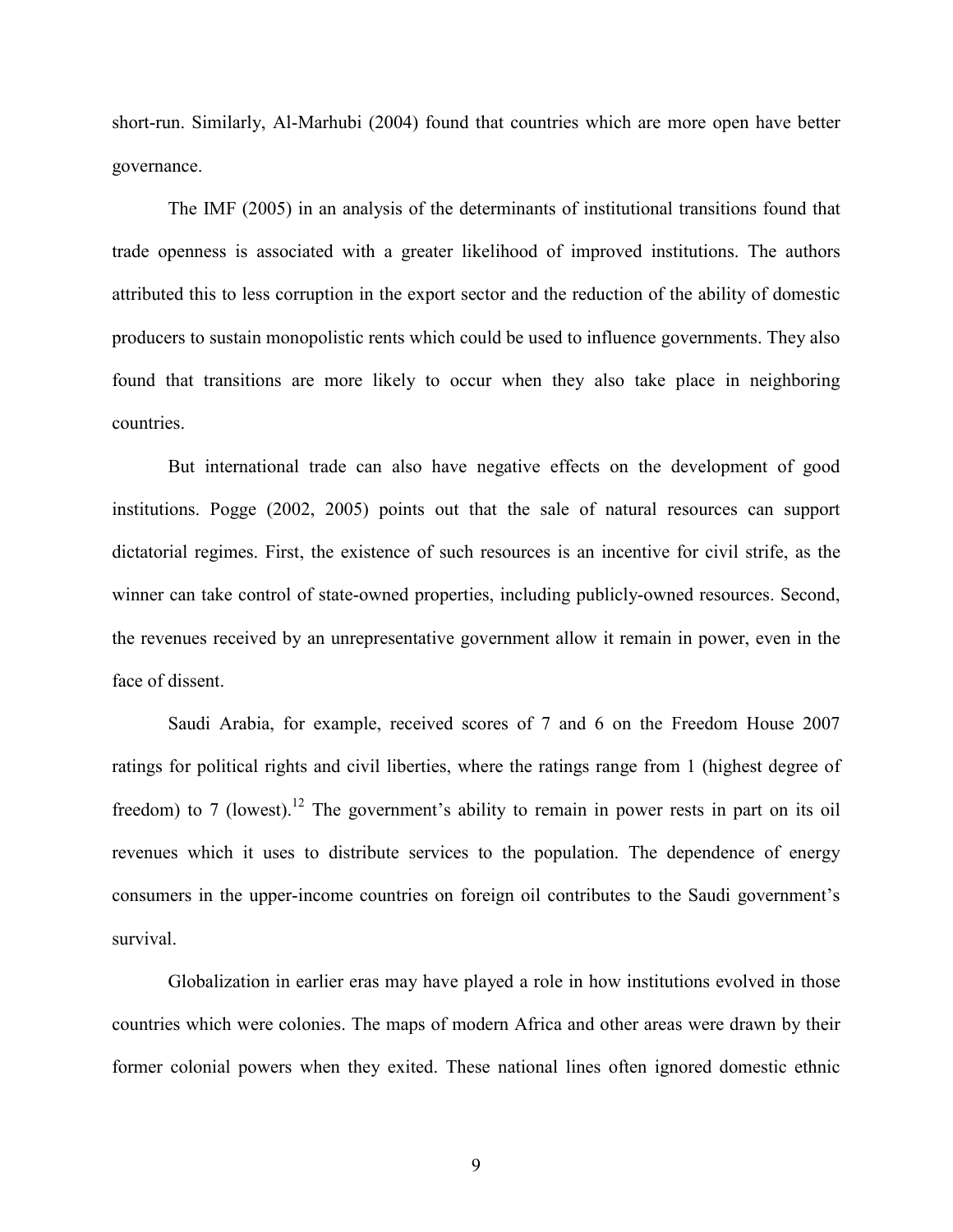divisions and other historical factors. The resulting geographic divisions were not consistent with past governing structures, and as a result domestic governments did not have a unified basis of support within their populations. An even more invidious cause of underdevelopment has been suggested by Nunn (2008), who finds evidence of a link between African poverty and slavery. He found that those countries which were the major sources of slaves now are among the poorest, and suggests that the underdevelopment of political structures in the major slaveexporters may be a reason for this linkage.

## 4. Globalization and the Poor

Even if institutions determine the level of economic activity in the long-run, globalization can still have an impact on the poorer nations. The primary channel of transmission is the impact of globalization upon growth, and the evidence generally confirms that open economies grow faster and see a decline in the incidence of poverty.<sup>13</sup> The World Bank (2005) found that growth was responsible for almost all the significant reductions in poverty in the 1990s, including those that occurred in China and India.

However, the implications of this finding are the subject of much debate and controversy. In the 1980s, many policymakers and analysts believed that removing barriers to international trade and capital flows as well as lifting regulations on interest rates and other market-oriented measures would lead to faster growth. Many of these recommended policy measures were summarized by Williamson (1990) as the "Washington Consensus."<sup>14</sup> The experience of the East Asian economies which had grown so rapidly was cited as proof that integration with the global economy would raise growth in developing countries.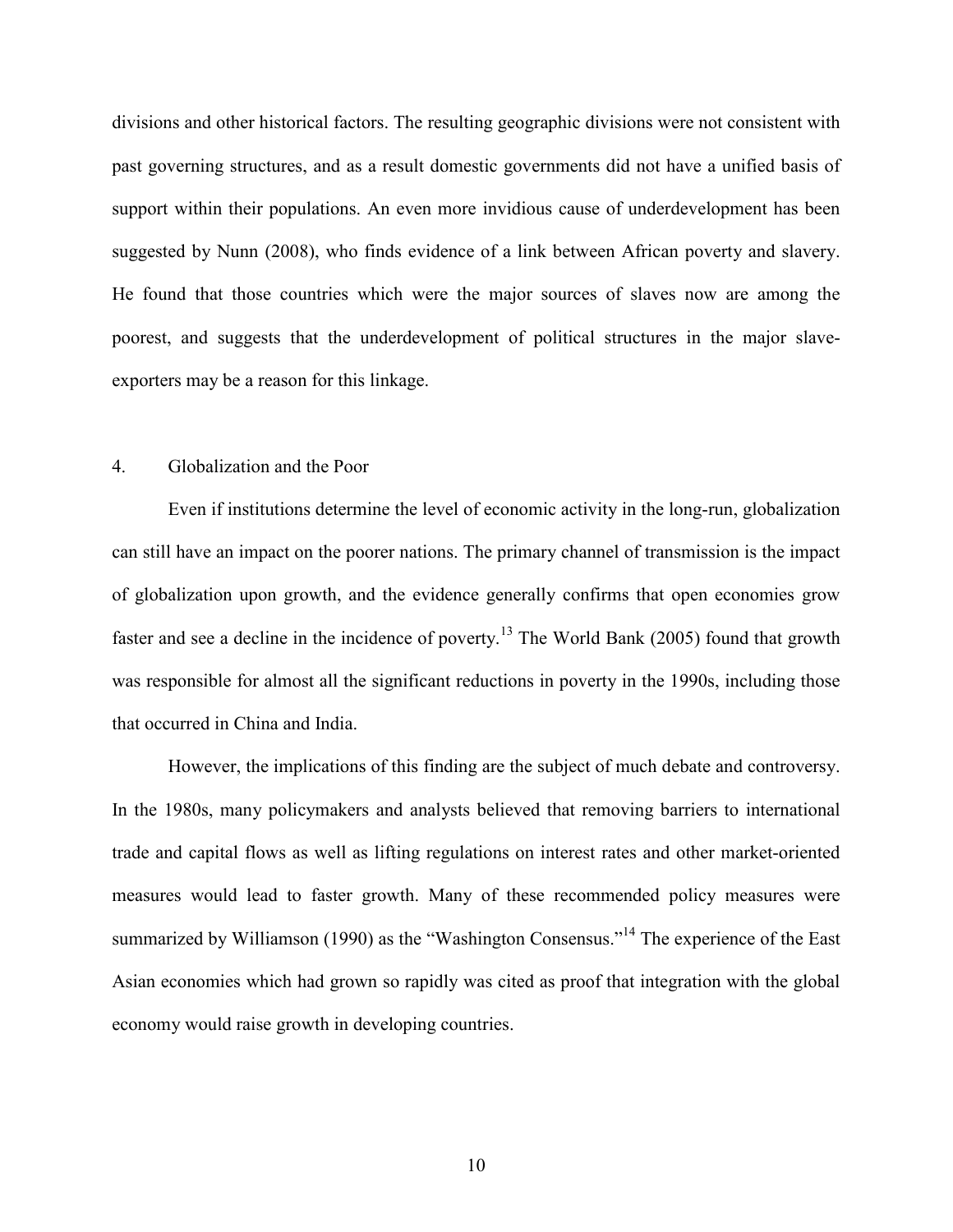But the record of the 1990s raised questions about the results of removing financial barriers. The financial crises that occurred, for example, in Mexico in 1994-1995, East Asia in 1997-1998 and Argentina in 2001 severely depressed the standard of living in those countries. Baldacci, de Mello and Inchauste (2002) have reported that such financial crises are linked to an increase in poverty and income inequality.

These crises showed that short-term capital outflows could seriously disrupt the economies of countries such as Thailand and Indonesia which had removed controls on capital flows. On the other hand, China and India, both of which maintained capital controls, were relatively unscathed by the crisis. Malaysia imposed capital controls during the crisis in 1998 to slow the flight of capital. While there were concerns at the time that the country had cut itself off from future international investments, its economy revived and international capital flows resumed.

Subsequently, there was a reaction to what was called the "market fundamentalism" of the earlier period, particularly with respect to capital flows. The recent experience of the U.S. with the subprime mortgage crisis shows that even financial institutions in developed countries engage in risky transactions that can become full-blown crises. The IMF, which had previously encouraged its members to dismantle capital controls, revised its approach.<sup>15</sup> The Fund now emphasizes the sequencing of reforms before financial globalization in order to minimize financial sector instability. The reform measures include: "… the development of financial markets and institutions; prudential regulation and supervision; risk management and good practices in accounting, auditing, and disclosure; and financial safety nets."<sup>16</sup>

The impact of trade liberalization on the poorest nations is usually seen as more favorable, particularly for those which export agricultural goods. However, deregulation can

11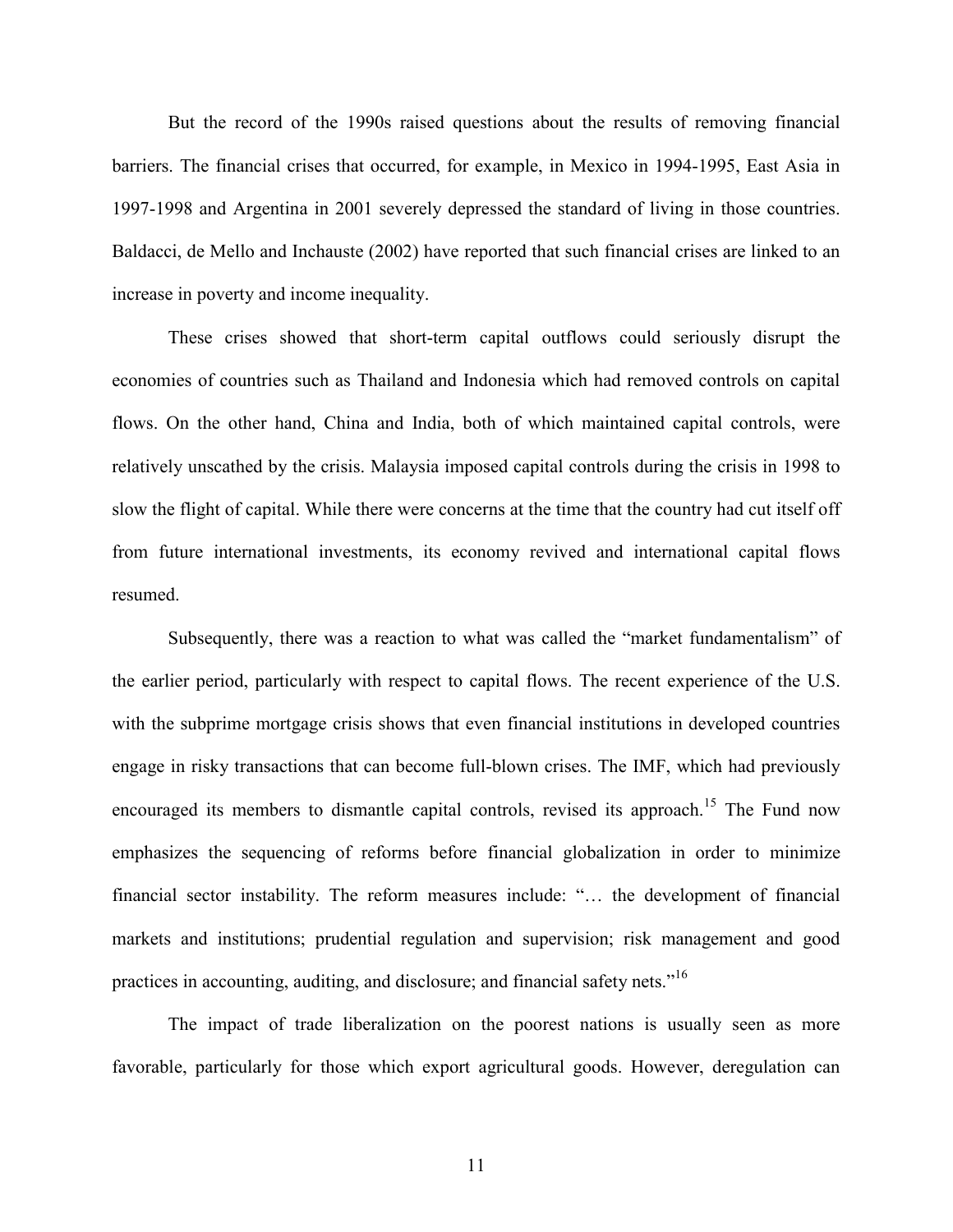affect some groups within a country, such as those who might pay higher food prices. Winters, McCulloch and McKay (2004) reviewed the evidence for all the linkages between trade liberalization and poverty, and present a carefully-worded appraisal:

Theory provides a strong presumption that trade liberalization will be povertyalleviating in the long-run and on average. The empirical evidence broadly supports this view, and, in particular, lends no support to the position that trade liberalization generally has an adverse impact. Equally, however, it does not assert that trade policy is always among the most important determinants of poverty reduction or that the static and micro-economic effects of liberalization will always be beneficial for the poor.<sup>17</sup>

The impact of globalization on poverty and inequality, therefore, is far from settled, either among economists or the wider public. Aisbett (2007), who studied criticisms made of globalization, points out that "…much work remains to show which policies can reduce the adjustment costs borne by the poor and maximize the share of the benefits they obtain from globalization."<sup>18</sup> Bardhan (2006), who examined the linkages between poverty and globalization, concluded:

…globalization is not the main cause of developing countries' problems, contrary to the claim of critics of globalization—just as globalization is often not the main solution to these problems, contrary to the claim of overenthusiastic free traders.<sup>19</sup>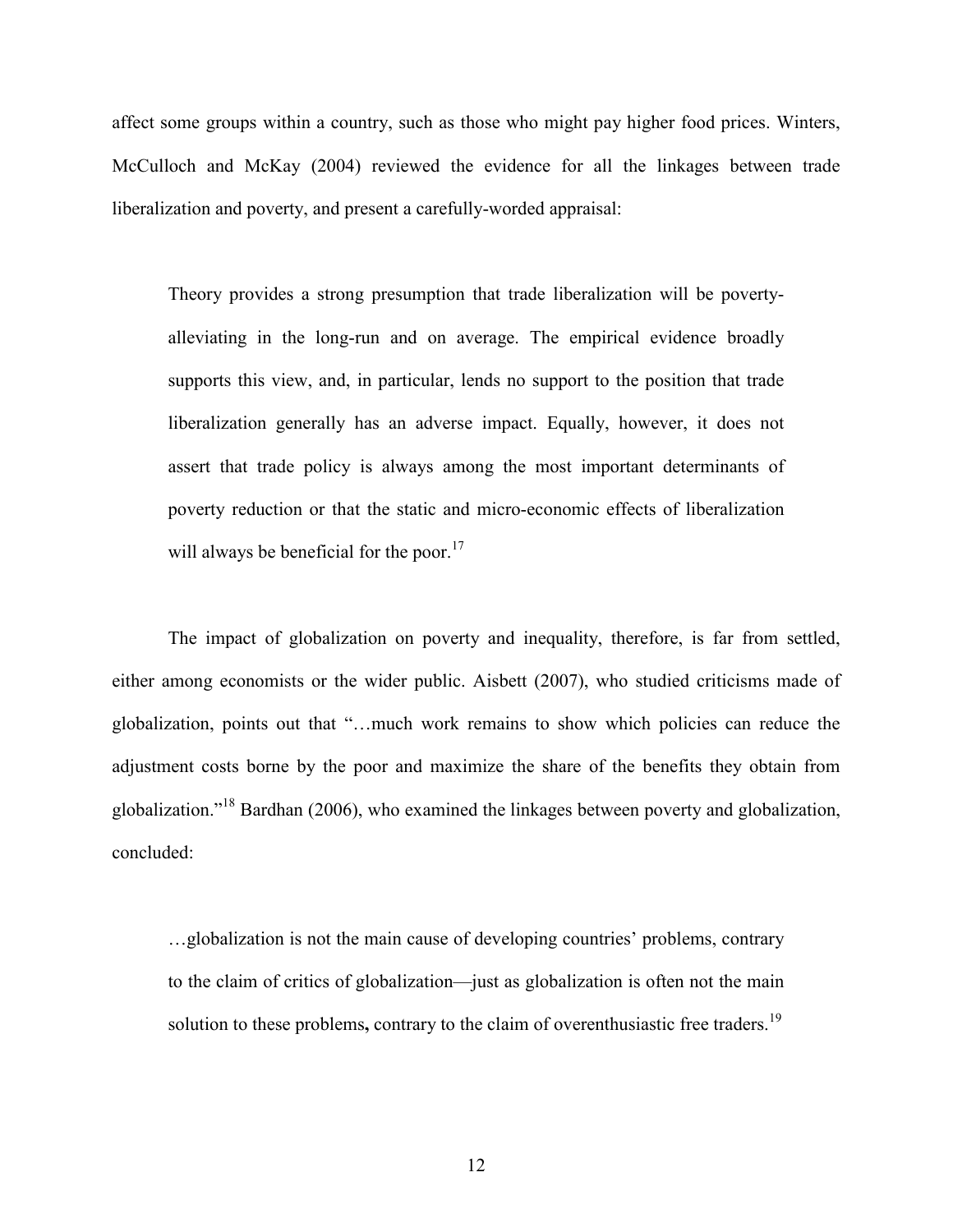### 5. Managing Globalization

Can globalization be managed to play a positive role in ending poverty? Rodrik (2007) agrees with those who believe that growth is the most powerful mechanism to reduce poverty and that globalization provides opportunities for increasing growth rates. However, he also has pointed out that there are many different ways to achieve growth, and governments need to choose the policies and institutions appropriate for their nations to take advantage of the opportunities of globalization. His calls for pragmatism and experimentation are similar to the views of Easterly (2006), who criticizes outside attempts to impose solutions on countries.

Are there steps the upper-income countries could take which would help the poor countries? Birdsall, Rodrik and Subramanian (2005) warn that some of the measures which have been proposed, such as liberalizing trade, may not have the impact that their advocates envision. Many of the poorest countries, for example, are importers of agricultural products, and removing the subsidies paid to the agricultural sector within the U.S. and the European Union would only raise prices on those products at a time when world food prices are already rapidly rising.<sup>20</sup>

On the other hand, Birdsall, Rodrik and Subramanian (2005) also point to concrete steps which would make the international economy more rewarding for poor countries. First, they claim that the upper-income nations can promote good institutions by monitoring and restricting the payments of bribes to officials in developing nations. Second, they propose that the governments of the wealthy countries promote research on issues and problems most relevant to the global poor but which their own governments can not afford. One way to accomplish this would be to guarantee the purchase from private companies of technological innovations which benefit the poor. Finally, the current regulations which govern international migration should be overhauled. The governments of countries which attract migrants can collaborate with the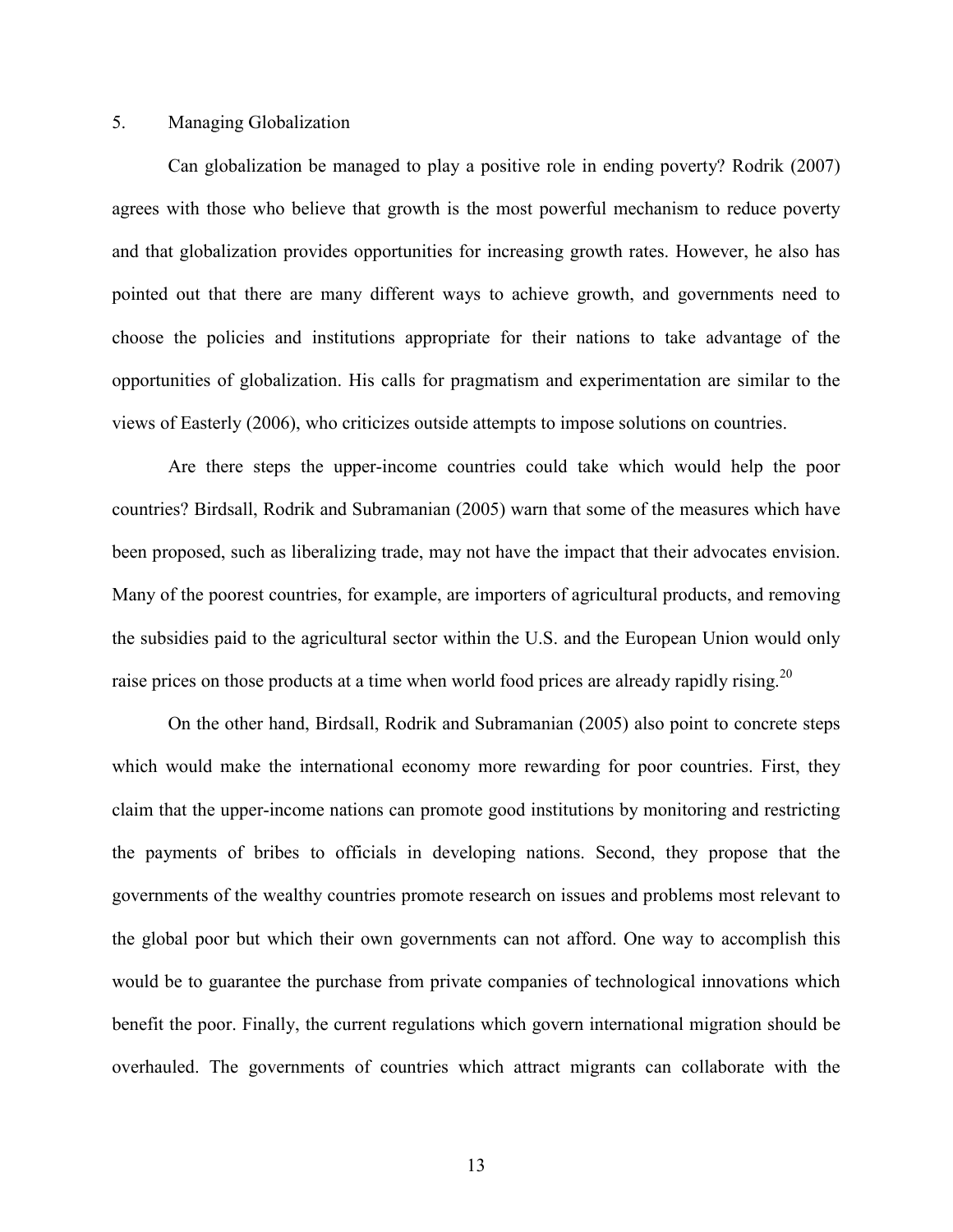governments of their home countries to devise contract labor schemes which allow workers to enter the host country for some period of time, benefitting both countries.

Globalization will continue, with benefits for countries which may not have participated in the global economy to date. The World Bank (2007) estimates that the share of developing counties in global output will increase from about one-fifth to one-third by 2030. Similarly, the Bank forecasts that the global trade of goods and services will rise by three times to approximately \$27 trillion in 2030, and half of that increase will come from developing nations.

However, the World Bank warns that the benefits of increased economic integration are likely to be uneven across different areas. In addition, the prevalence of inequality within nations may rise:

…strong forces in the global economy may tend to increase inequality in many national economies. Even though a large segment of the developing world is likely to enter what can be called the "global middle class," some social groups may be left behind or even marginalized in the growth process.<sup>21</sup>

Managing the process of globalization to benefit the maximum number of people and diminish the gap in incomes across nations, therefore, is a challenge for all nations. How they respond will determine whether that gap diminishes or grows larger over time.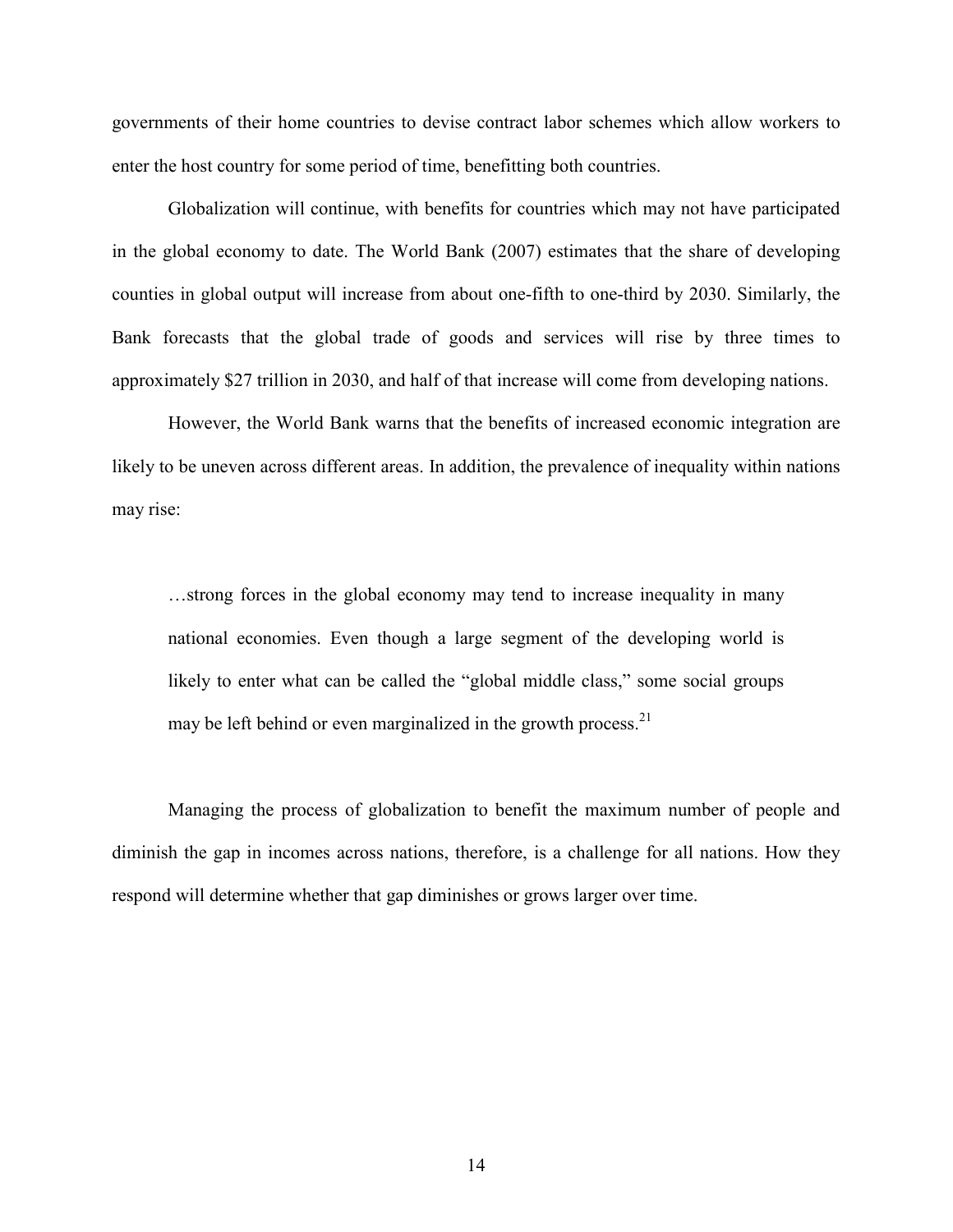## **NOTES**

<sup>1</sup> These figures are taken from Maddison (2007), and are calculated in 1990 international dollars.

 $2$  The data are obtained from the *World Development Indicators*, and are calculated in constant 2000 dollars.

- $3$  Rawls (2001), p. 108.
- 4 Nussbaum (2006), p. 235.
- $5$  Nussbaum (2006), p. 240.
- $6$  Weil (2008) provides a comprehensive review of this subject.
- $<sup>7</sup>$  See, for example, Levine (1997)</sup>
- 8 Word Bank (2005), p. 57.
- <sup>9</sup> Rodrik, Subramanian and Trebbi (2004), p. 157.
- $10$  Shirley (2005), p. 617.
- $11$  Shirley (2005), p. 625.
- <sup>12</sup> See www.freedomhouse.org
- <sup>13</sup> See Dollar and Kraay (2004).

<sup>14</sup> However, Williamson (1990) did not include the removal of controls on all capital inflows.

- $15$  See Joyce and Noy (2008).
- $^{16}$  IMF (2002), p. 3.

 $17$  Winters, McCulloch and McKay (2004), p. 107-107.

- <sup>18</sup> Aisbett (2007), p. 67.
- <sup>19</sup> Bardhan (2006), p. 90.
- <sup>20</sup> See "The New Face of Hunger," *The Economist*, April 14, 2008.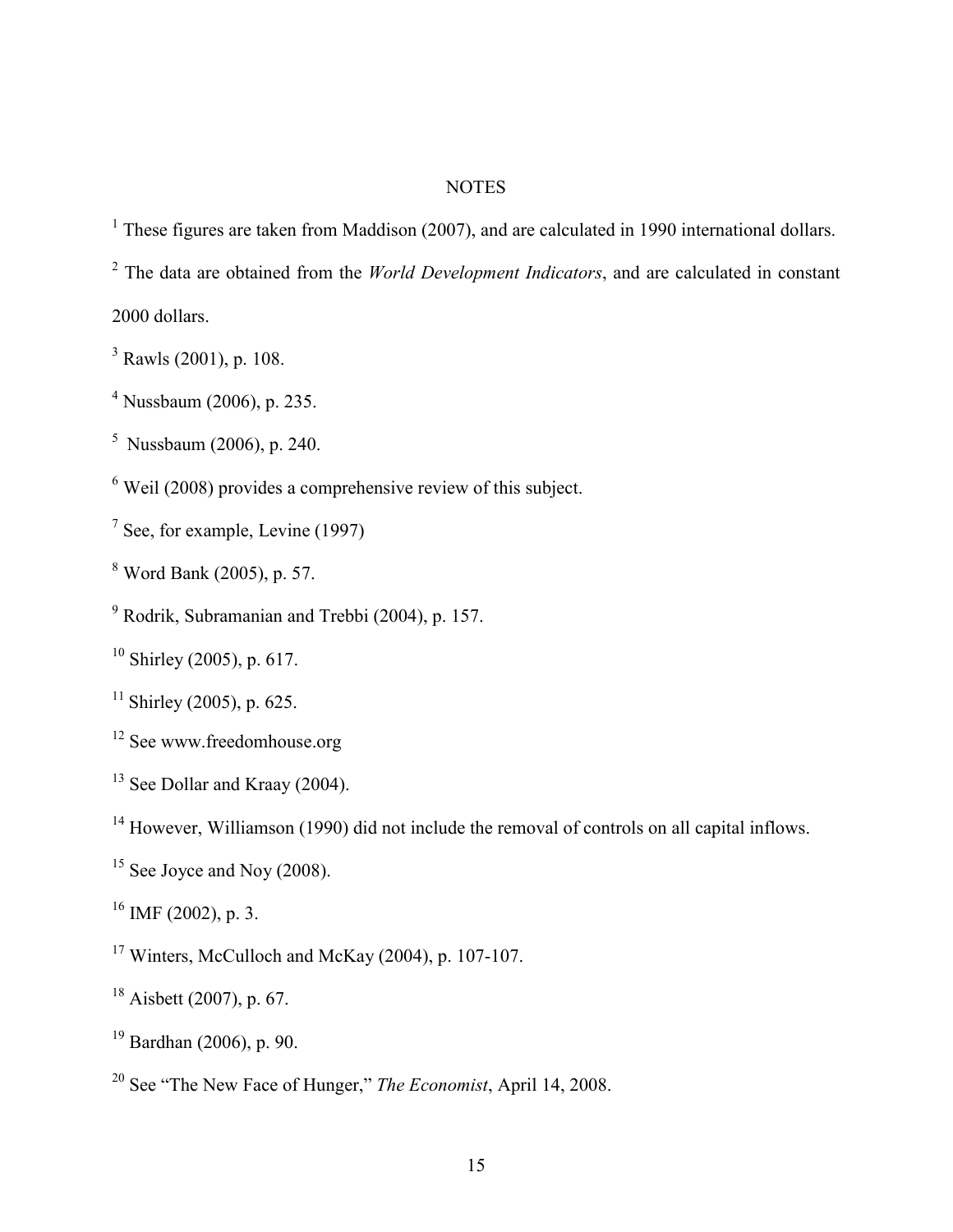World Bank (2007), p. xvi.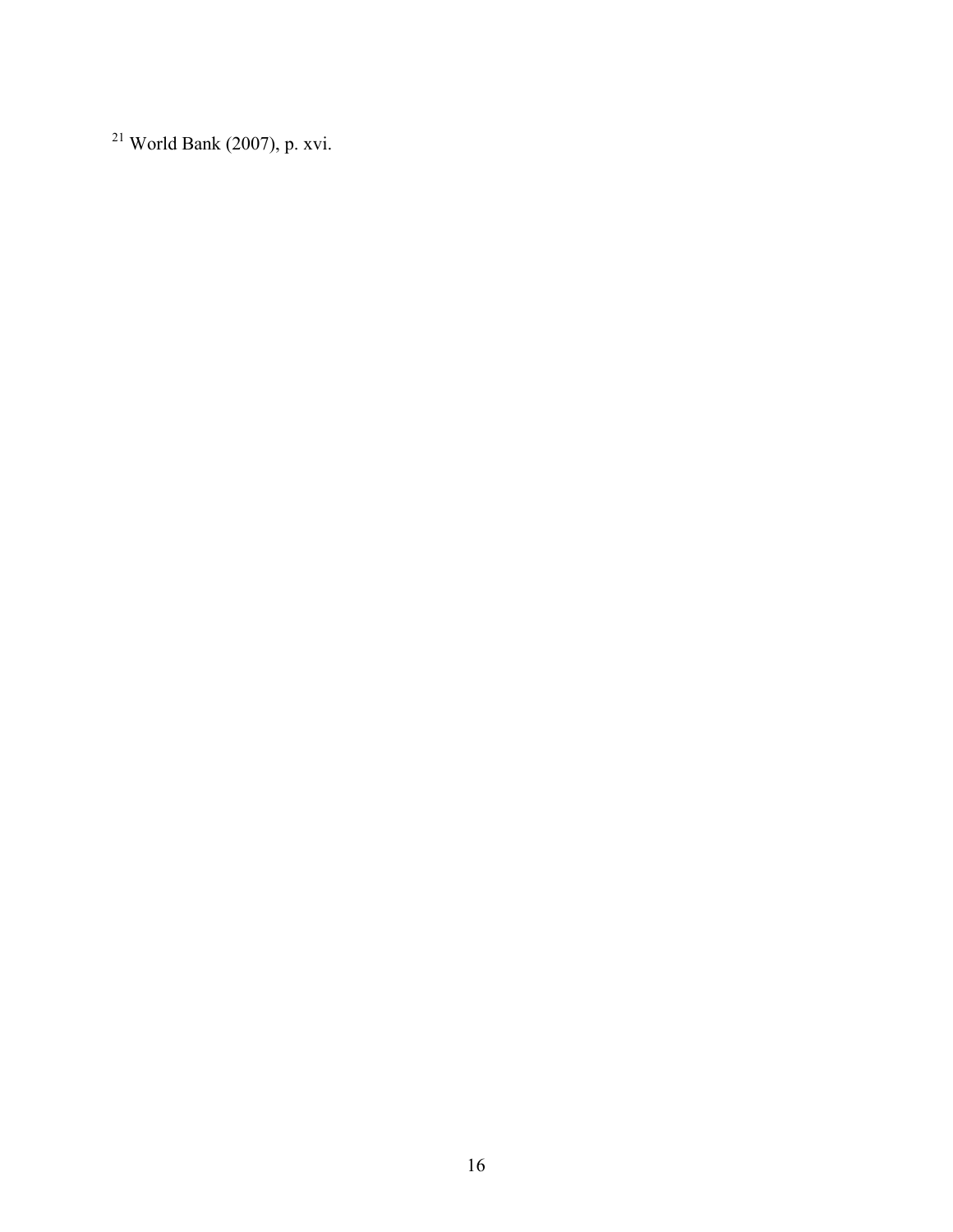## Per Capita GDP (1990 international dollars)

|                                 | 1870  | 1913  | 1950  | 1973   | 2003   |
|---------------------------------|-------|-------|-------|--------|--------|
| Western Europe                  | 1,960 | 3,457 | 4,578 | 11,417 | 19,912 |
| US, Canada,<br>Australia, NZ    | 2,419 | 5,233 | 9,268 | 16,179 | 28,039 |
| Asia                            | 556   | 696   | 717   | 1,718  | 4,434  |
| Latin America                   | 676   | 1,494 | 2,503 | 4,513  | 5,786  |
| Eastern Europe &<br><b>USSR</b> | 941   | 1,558 | 2,602 | 5,731  | 5,705  |
| Africa                          | 500   | 637   | 890   | 1,410  | 1,549  |
| World                           | 873   | 1,526 | 2,113 | 4,091  | 6,516  |
| Spread                          | 5:1   | 8:1   | 13:1  | 12:1   | 18:1   |

Source: (Maddison, 2007)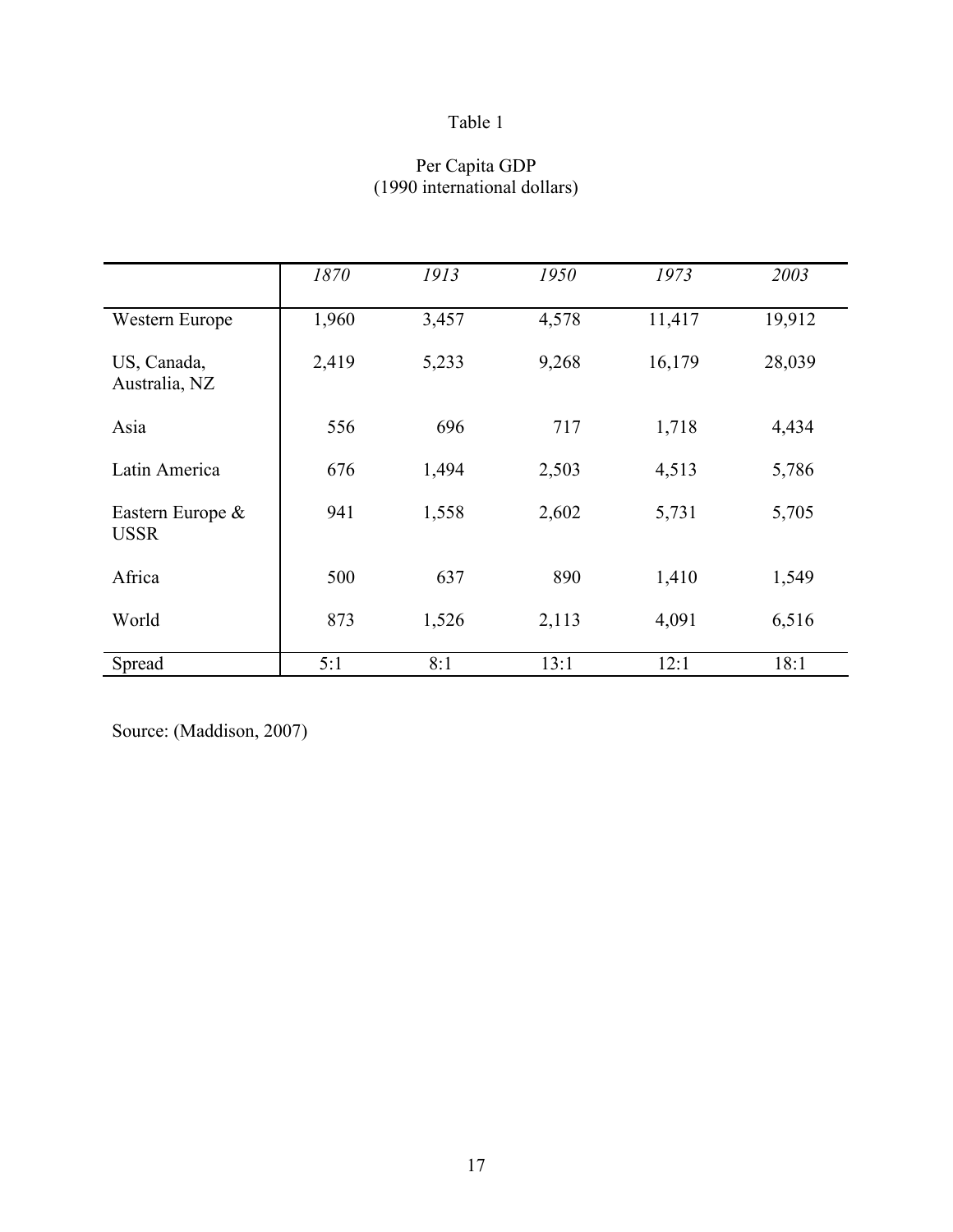|                              | 1820-1870 | 1870-1913 | 1913-1950 | 1950-1973 | 1973-2003 |
|------------------------------|-----------|-----------|-----------|-----------|-----------|
| Western Europe               | 0.98      | 1.33      | 0.76      | 4.05      | 1.87      |
| US, Canada,<br>Australia, NZ | 1.41      | 1.81      | 1.56      | 2.45      | 1.85      |
| Asia                         | $-0.09$   | 0.52      | 0.08      | 3.87      | 3.21      |
| Latin America                | $-0.03$   | 1.86      | 1.40      | 2.60      | 0.83      |
| Eastern Europe<br>& USSR     | 0.63      | 1.18      | 1.40      | 3.49      | $-0.02$   |
| Africa                       | 0.35      | 0.57      | 0.91      | 2.02      | 0.32      |
| World                        | 0.54      | 1.30      | 0.88      | 2.91      | 1.56      |

# Growth Rates of Per Capita GDP

Source: (Maddison, 2007)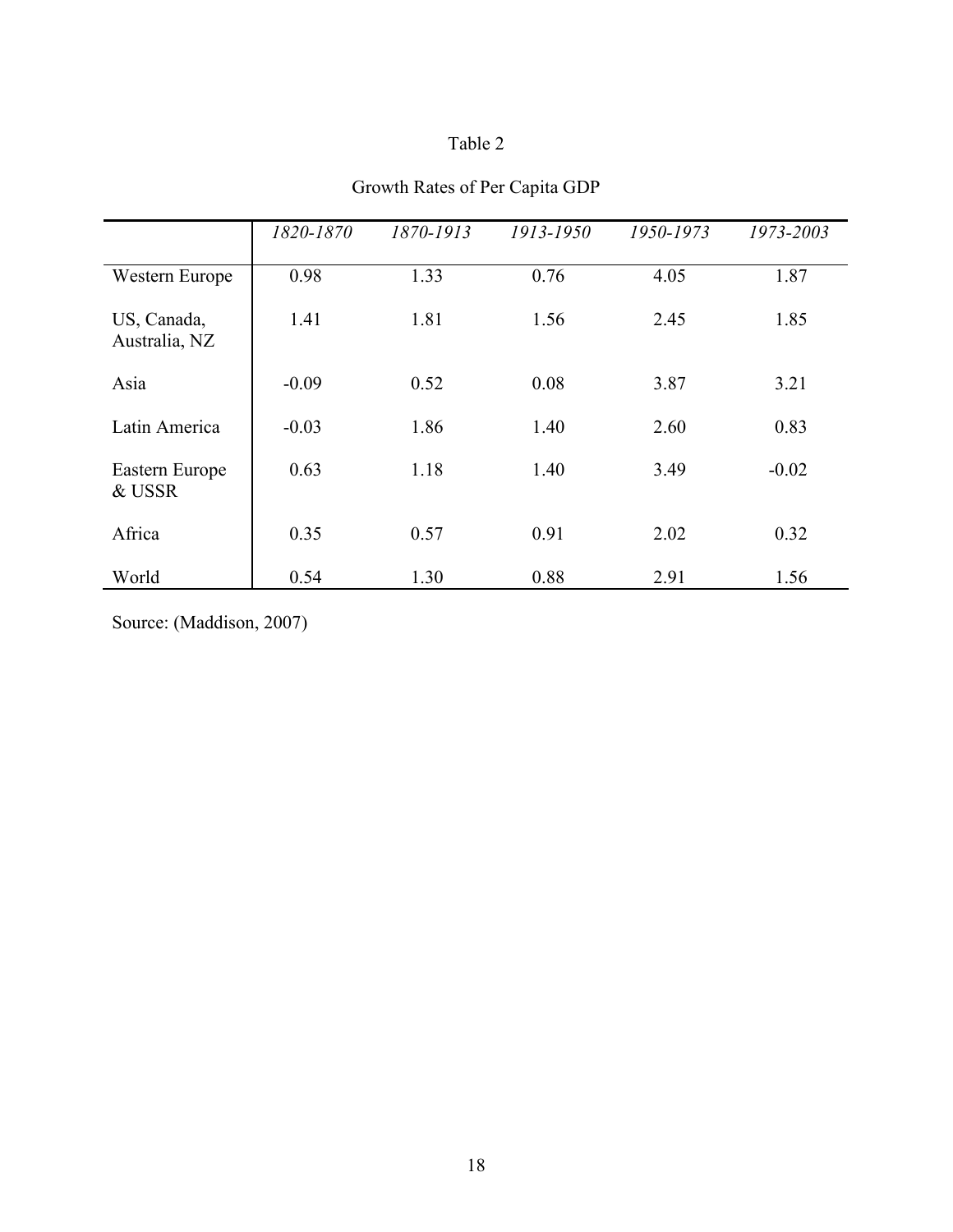|                              | 1870     | 1913  | 1950  | 1973  | 2003     |
|------------------------------|----------|-------|-------|-------|----------|
| Western Europe               | 33.1%    | 33.0% | 26.2% | 25.6% | 19.2%    |
| US, Canada,<br>Australia, NZ | $10.0\%$ | 21.3% | 30.6% | 25.3% | 23.7%    |
| Asia                         | 38.3%    | 24.9% | 18.6% | 24.2% | $40.5\%$ |
| Latin America                | 2.5%     | 4.4%  | 7.8%  | 8.7%  | $7.7\%$  |
| Eastern Europe<br>& USSR     | 12.0%    | 13.4% | 13.1% | 12.8% | $5.7\%$  |
| Africa                       | 4.1%     | 2.9%  | 3.8%  | 3.4%  | $3.2\%$  |

## Shares of World GDP

Source: (Maddison, 2007)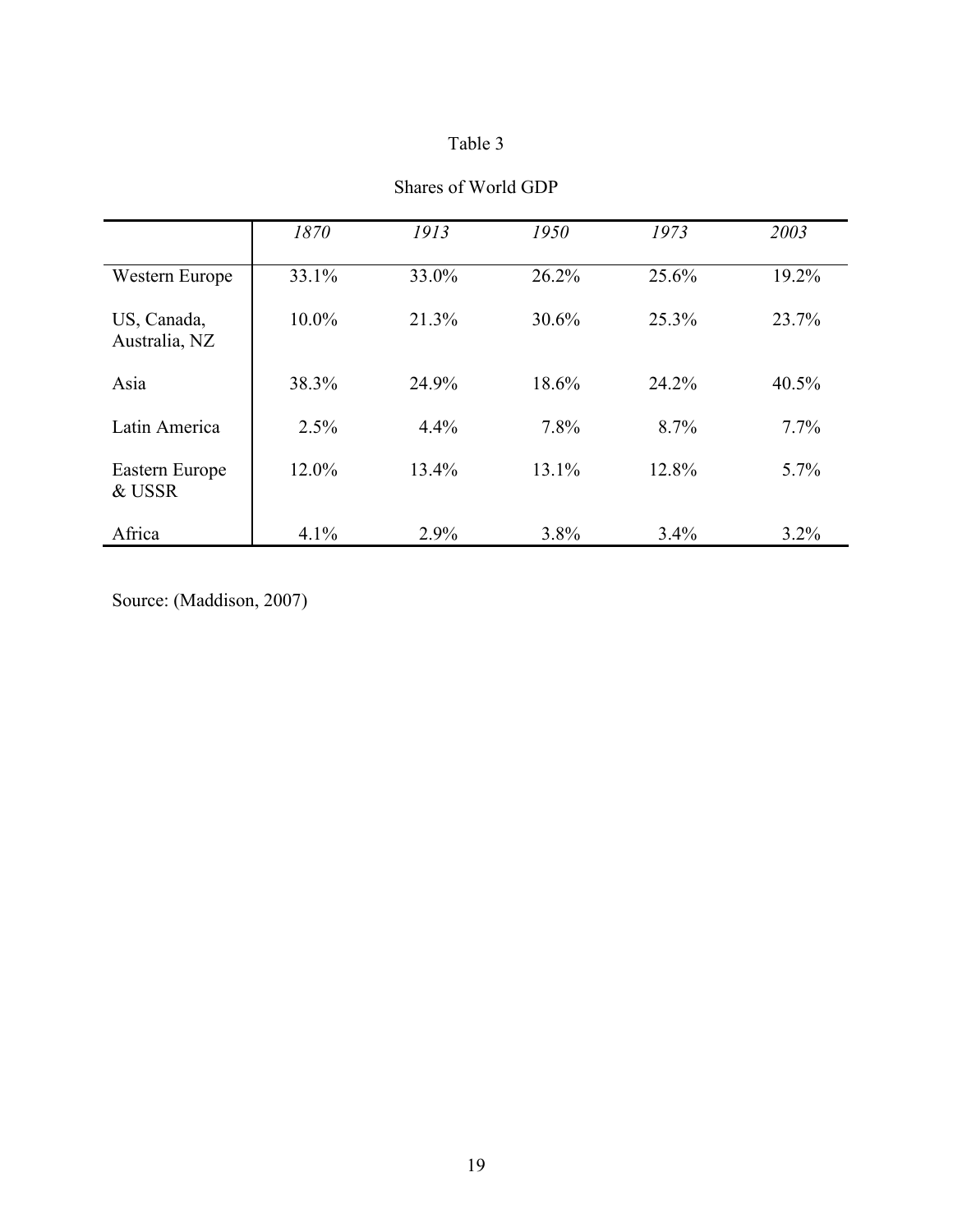# Sources of Low Growth Rates

| <i>Source</i>               | <b>Transmission Mechanisms</b>                         | <i>Authors</i>                                      |
|-----------------------------|--------------------------------------------------------|-----------------------------------------------------|
| Geography                   | Soil Fertility<br>Water Availability<br>Health         | Mellinger, Sachs and Gallup (2000)<br>Sachs (2001)  |
| Economic<br><b>Openness</b> | Economies of Scale<br><b>Technological Innovation</b>  | Sachs and Warner (1995)<br>Frankel and Romer (1999) |
| Institutions                | <b>Property Rights</b><br><b>Quality of Governance</b> | North (1990)<br>Knack and Keefer (1995)             |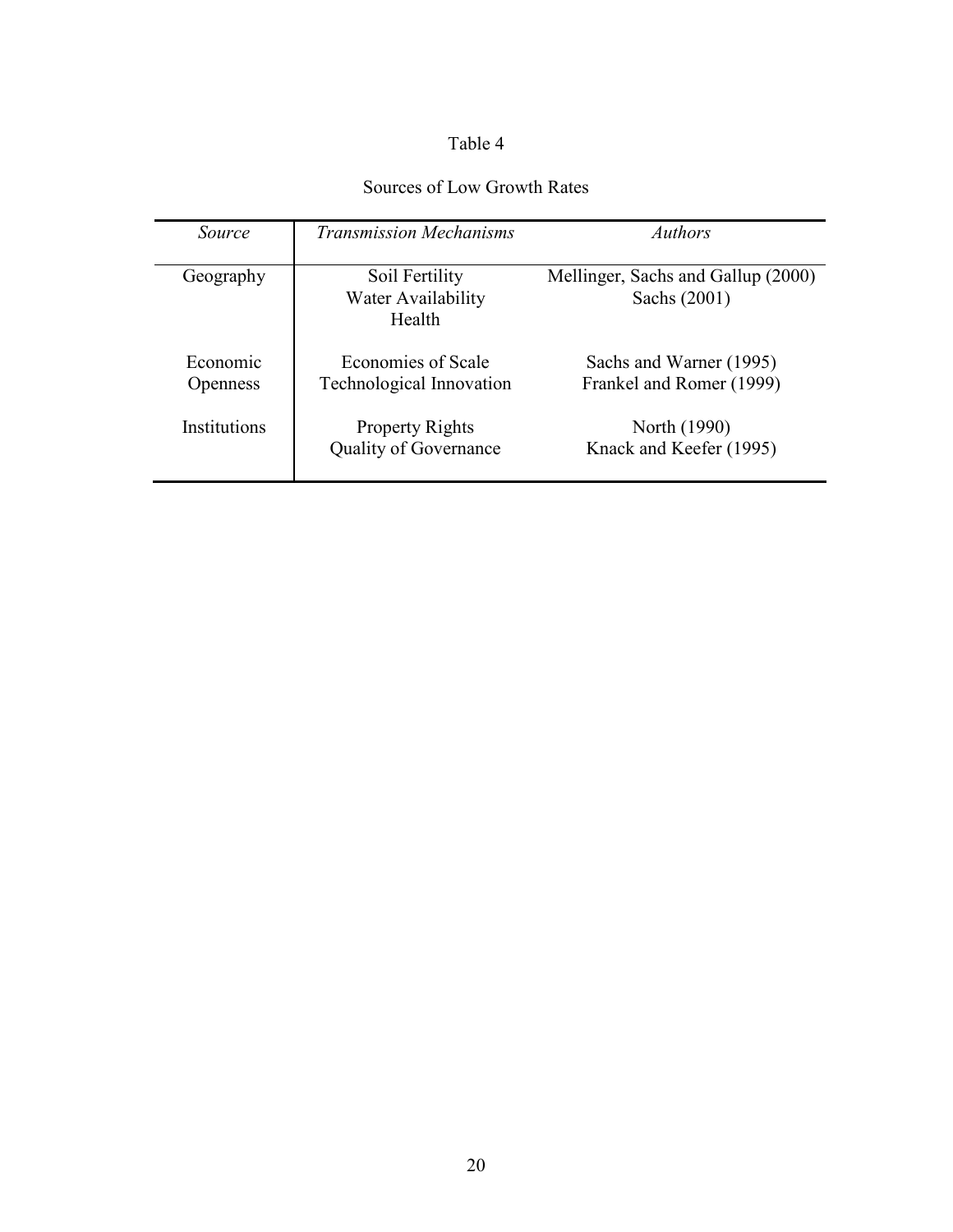#### REFERENCES

Acemoglu, Daron, Simon Johnson and James A. Robinson. 2001. "The Colonial Origins of Comparative Development: An Empirical Investigation." American Economic Review 91 (5): 1369-1401.

Aisbett, Emma. 2007. "Why Are the Critics So Convinced that Globalization Is Bad for the Poor?" In Ann Harrison (ed.), *Globalization and Poverty*. Chicago: University of Chicago Press, p. 33-75.

Al-Marhubi, Fahim. 2004. "The Determinants of Governance: A Cross-Country Analysis." Contemporary Economic Policy 2 (3): 394-406.

Baldacci, Emanuele, Luiz de Mello and Gabriela Inchauste. 2002. "Financial Crises, Poverty, and Income Distribution." IMF Working Paper no. 02/4. Washington, DC: International Monetary Fund.

Bardhan, Pranab. 2006. "Does Globalization Help or Hurt the World's Poor?" Scientific American. April, p. 84-91.

Barro, Robert. 1997. Determinants of Economic Growth. Cambridge, MA and London, UK: MIT Press.

Birdsall, Nancy, Dani Rodrik and Arvind Subramanian. 2005. "How to Help Poor Countries." Foreign Affairs 84 (4): 136-152.

Bonaglia, Federico, Jorge Braga de Macedo and Maurizio Bussolo. 2001. "How Globalization Improves Governance." CEPR Discussion Paper no. 2992. London: Centre for Economic Policy Research.

Burnside, Craig and David Dollar. 2000. "Aid, Policies, and Growth." American Economic Review 40 (2): 847-868.

Dollar, David and Aart Kraay. 2004. "Trade, Growth, and Poverty." Economic Journal 114 (493): F22-F49.

Easterly, William. 2006. The White Man's Burden: Why the West's Efforts to Aid the Rest Have Done So Much Ill and So Little Good. New York: Penguin Press.

Easterly, William and Ross Levine. 2003. "Tropics, Germs, and Crops: How Endowments Influence Economic Development." Journal of Monetary Economics 50 (1): 3-39.

Easterly, William, Ross Levine and David Roodman. 2004. "Aid, Policies, and Growth: Comment." American Economic Review 94 (3): 774-780.

Frankel, Jeffrey A. and David Romer. 1999. "Does Trade Cause Growth?" American Economic Review 89 (3): 379-399.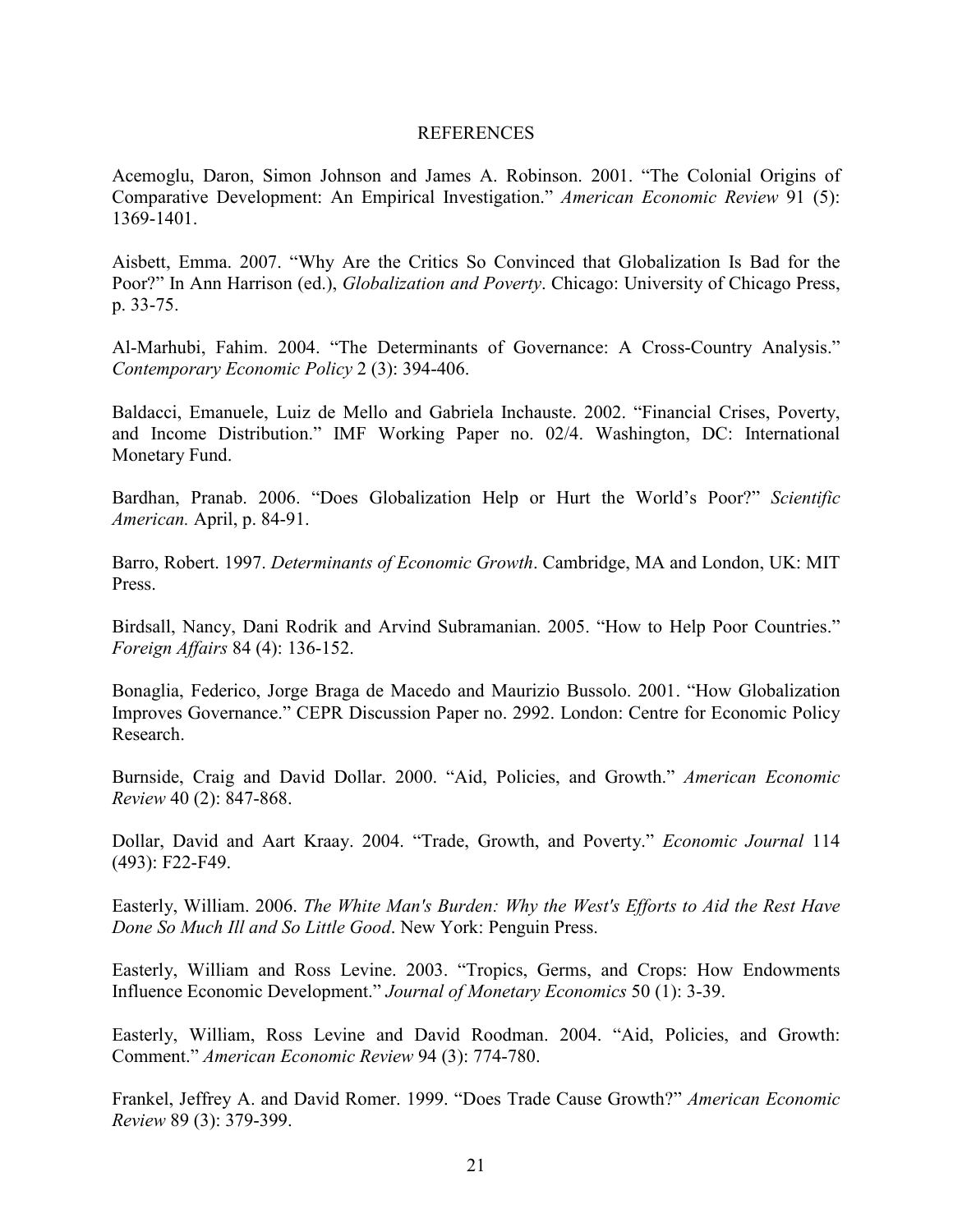Honda, Jiro. 2008. "Do IMF Programs Improve Economic Governance?" IMF Working Paper no. 08/114. Washington, DC: International Monetary Fund.

International Monetary Fund. 2005. World Economic Outlook, Ch. 3. Washington, DC: IMF.

International Monetary Fund. 2002. Capital Account Liberalization and Financial Sector Stability. Occasional Paper #211. Washington, DC: IMF.

Joyce, Joseph P. and Ilan Noy. 2008. "The IMF and the Liberalization of Capital Controls." Review of International Economics, forthcoming.

Knack, Stephen. 2001. "Aid Dependence and the Quality of Governance: Cross-Country Empirical Tests." Southern Economic Journal 68 (2): 310-329.

Knack, Stephen and Philip Keefer. 1995. "Institutions and Economic Performance: Cross-Country Tests Using Alternative Institutional Measures." Economics & Politics 7 (3): 207-227.

Levine, Ross. 1997. "Financial Development and Economic Growth: Views and Agenda." Journal of Economic Literature 35 (2): 688-726.

Levy, Brian and Pablo T. Spiller. 1994. Regulations, Institutions, and Commitment: Comparative Studies of Telecommunications. Cambridge, MA and New York: Cambridge University Press.

Maddison, Angus. 2007. Contours of the World Economy, 1-2030 AD: Essays in Macro-Economic History. Oxford and New York: Oxford University Press.

Mellinger, Andrew D., Jeffrey D. Sachs and John L. Gallup. 2000. "Climate, Coastal Proximity and Development." In Gordon L. Clark, Maryann P. Feldman and Meric S. Gertler, Oxford Handbook of Economic Geography. Oxford and New York: Oxford University Press, 169-194.

North, Douglas C. 1990. Institutions, Institutional Change and Economic Performance. Cambridge, UK and New York: Cambridge University Press.

Nunn, Nathan. 2008. "The Long-Term Effects of Africa's Slave Trades." Quarterly Journal of Economics 123 (1): 139-176.

Nussbaum, Martha. 2006. Frontiers of Justice: Disability, Nationality, Species Membership. Cambridge, MA and London: Belknap Press.

Pogge, Thomas. 2002. World Poverty and Human Rights. Cambridge, UK and Malden, MA: Polity.

Pogge, Thomas. 2005. "World Poverty and Human Rights." Ethics & International Affairs. 19  $(1): 1-7.$ 

Rawls, John. 2001. The Law of Peoples. Cambridge, MA and London: Harvard University Press.